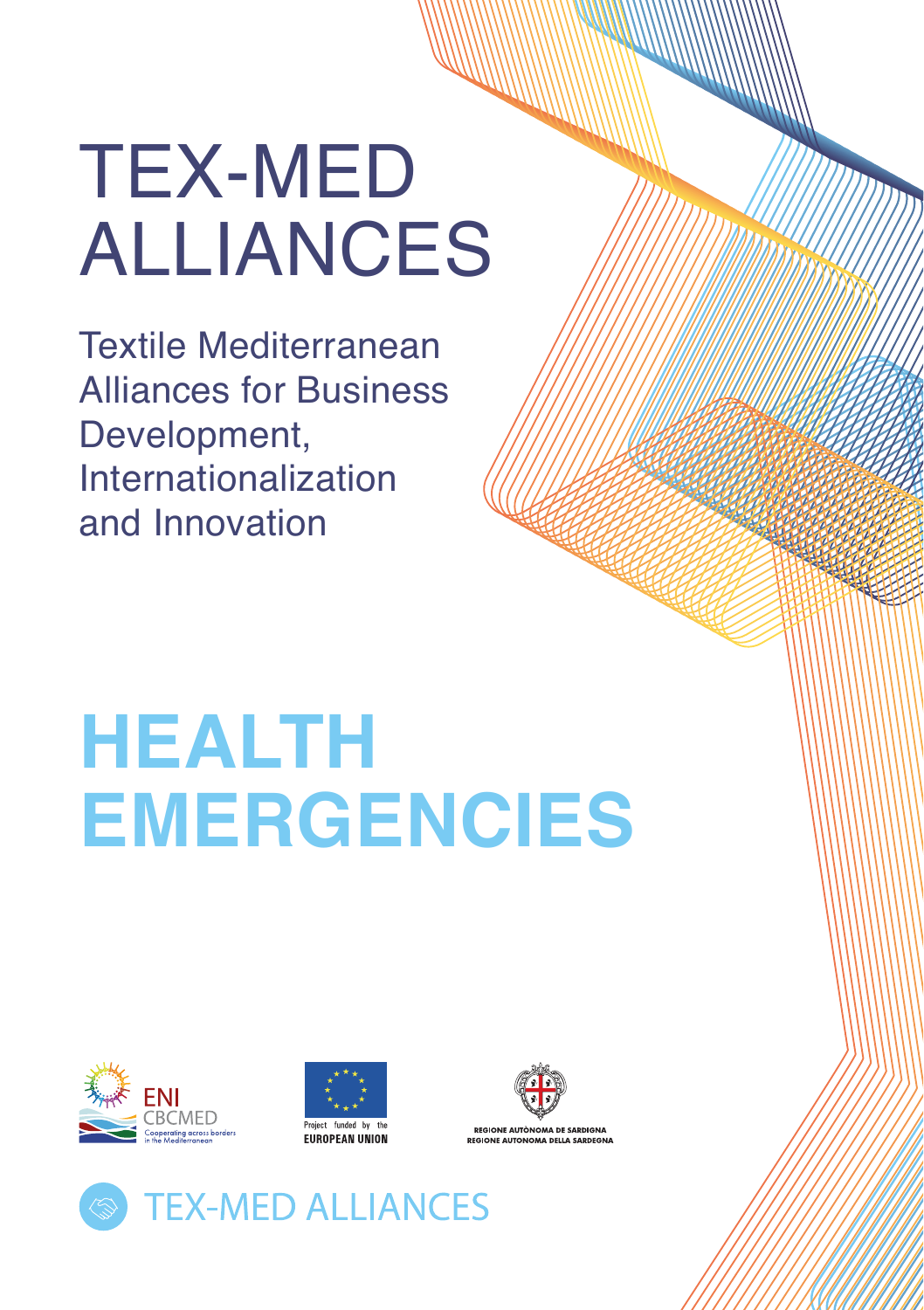**The Project TEX-MED ALLIANCES is launching four Framework Initiatives to help Mediterranean micro, small and medium enterprises (including start-ups) and other support organizations of the Textile and Clothing sector to recover after the Covid-19 emergency.** 

**The Initiatives will provide both consultancy services and financial resources for developing new business opportunities through Cross-Border Alliances among Mediterranean enterprises and other economic actors.**

**Heath Emergencies Framework** initiative aims at establishing cross border alliances among enterprises of the health textile sector in order to create a Mediterranean Health Textiles Cluster able to provide an effective, quick and tested/certified supply of health devices in case of epidemics in the Mediterranean countries. The Cluster will support common marketing strategies and foster innovation for wearable technologies, in particular in the field of quick diagnosis and alert tools. Health Emergencies encompasses some Specific initiatives, such as:

- New Textile Preventive Materials for sanitary emergencies, to enable SMEs developing health textile materials and products complying with national and European standards.
- Structuring a framework for the production, testing and labelling of community cloth-face coverings providing testing capacities to SMEs with the tutorship of qualified laboratories.
- Wearable technologies for health distant monitoring with the context of epidemics to add advanced performance to health protection items using new technologies.

**Click here for [more info >](http://www.enicbcmed.eu/projects/tex-med-alliances)>**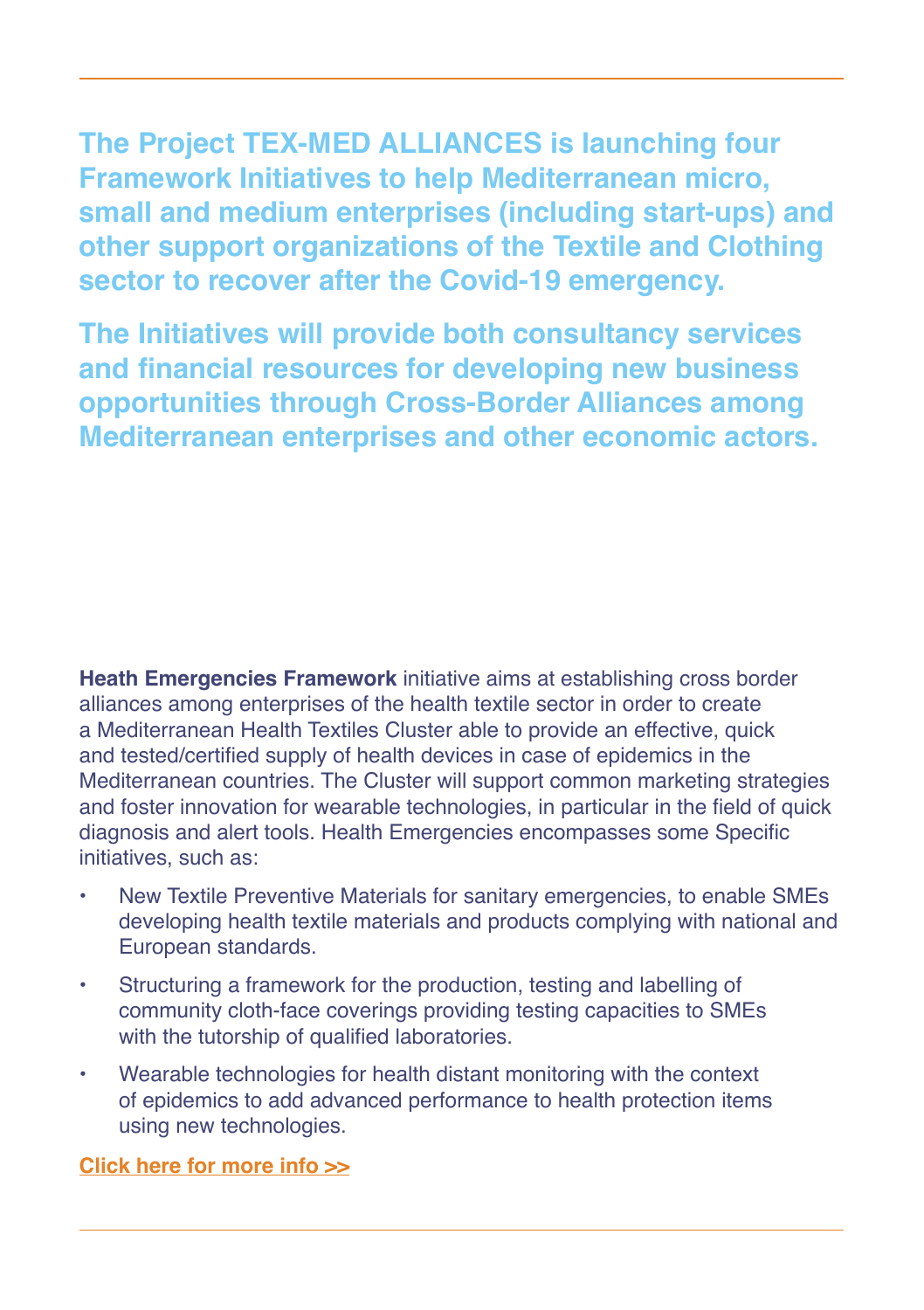## **STEPS TO FOLLOW**

The inception of the Initiative consists of the creation of a data base to identify the production capacities of essential textile protective equipment in the Project's area.

The second step is the definition of quality standards for different products, and a master plan including marketing objectives and innovation activities of the Cluster. The Initiative is looking for companies interested in taking part in this plan and to build Mediterranean alliances in the health emergencies field.

After the selection of participants and a first provision of funds, the Initiative will be implemented from January 2021 to June 2022. The final outcomes will be New offers for SMEs and a new alliance by August 2022.

## **I AM INTERESTED, HOW CAN I BENEFIT FROM THAT?**

Enterprises and other support organizations can apply for our initiatives starting from October 2020.

Applicants shall be legally established in one of the eligible regions of the countries involved in the TEX-MED ALLIANCES Project, i.e. Spain, Italy, Greece, Tunisia, Egypt, Palestine and Jordan. **[see more here](http://www.enicbcmed.eu/about-us/cooperation-area) >>**

Interested enterprises and other support organizations are asked to sign a Memorandum of Understanding for the participation to the Initiative. Also, they can apply for a grant of up to Euro 10.000 as contribution to selected costs, such as – among others – travel costs and dyeing consumables.

The call for sub-grants was launched at the end of September 2020 and the first deadline for the submission of sub-grant applications is 7th December 2020 CET. Depending on budget availability of this call for sub-grants, additional deadlines may be on: 8th February 2021, 17:00 CET or 12th April 2021, 17:00 CET.

**Click here for the dossier of the Cal[l >>](http://www.enicbcmed.eu/tex-med-alliances-offers-financial-support-foster-internationalization-circular-economy-and)**